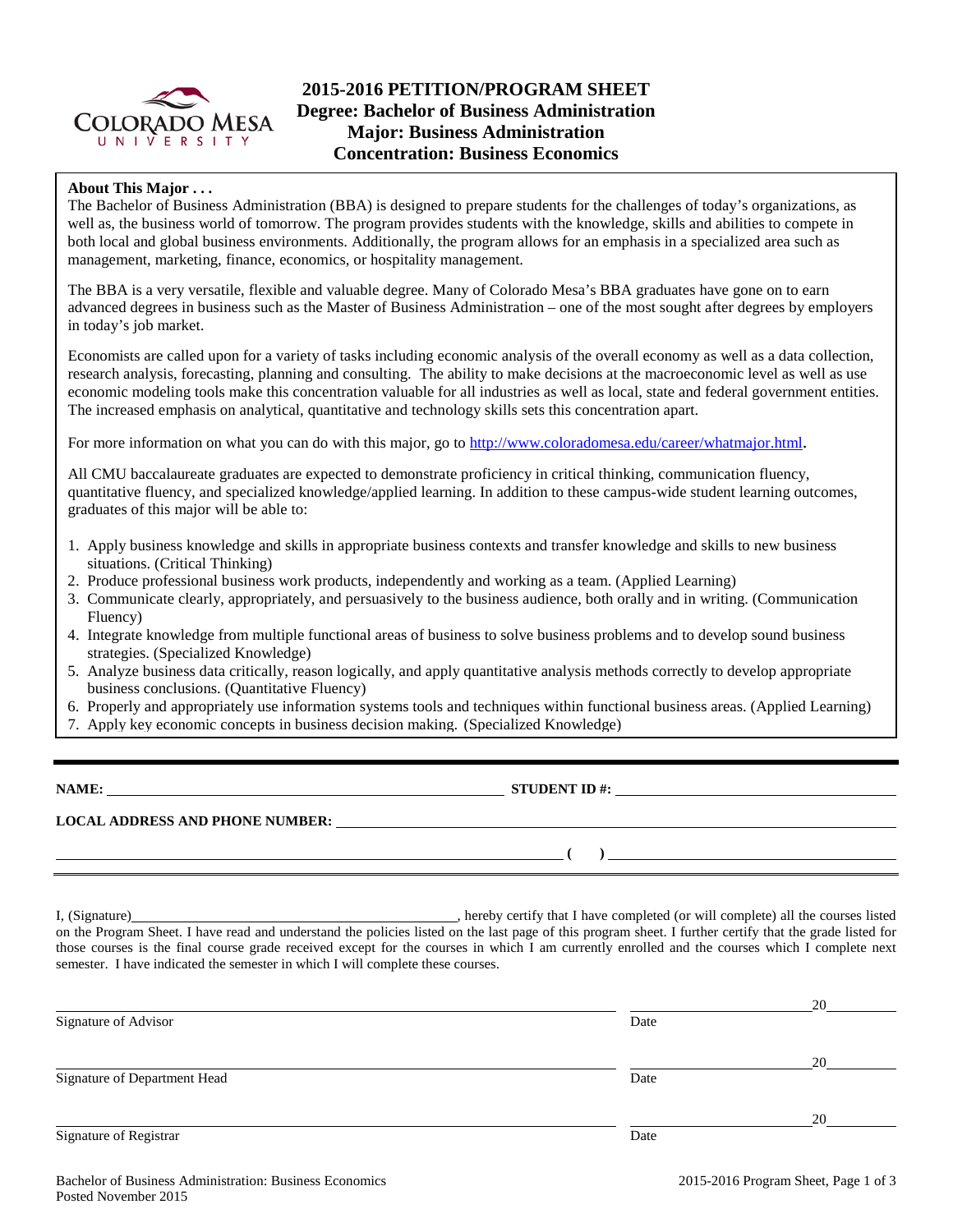#### **DEGREE REQUIREMENTS:**

- 120 semester hours total (Students must complete a minimum of 30 of the last 60 hours of credit at CMU, with at least 15 semester hours in major discipline courses numbered 300 or higher).
- 40 upper division credits (A minimum of 15 taken at the 300-400 course levels within the major at CMU).
- 2.00 cumulative GPA or higher in all CMU coursework.
- 2.00 cumulative GPA or higher in coursework toward the major content area.
- Pre-collegiate courses (usually numbered below 100) cannot be used for graduation.
- When filling out the program sheet a course can be used only once.
- A student must follow the CMU graduation requirements either from 1) the program sheet for the major in effect at the time the student officially declares a major; or 2) a program sheet for the major approved for a year subsequent to the year during which the student officially declares the major and is approved for the student by the department head. Because a program may have requirements specific to the degree, the student should check with the faculty advisor for additional criteria. It is the student's responsibility to be aware of, and follow, all requirements for the degree being pursued. Any exceptions or substitutions must be approved by the student's faculty advisor and Department Head.
- Essential Learning Capstone should be completed between 45 and 75 hours.
- See the "Undergraduate Graduation Requirements" in the catalog for additional graduation information.

**ESSENTIAL LEARNING REQUIREMENTS** (31 semester hours) See the current catalog for a list of courses that fulfill the requirements below. If a course is an Essential Learning option and a requirement for your major, you must use it to fulfill the major requirement and make a different selection for the Essential Learning requirement.

| Course No Title                                                                                                                                                                                                                                     | Sem.hrs Grade Term/Trns | <b>HRMA 371</b> | Human Resource Management 3                                                   |   |                                                                                                                                                                                                                                                                                                                                                                                                                                                |  |
|-----------------------------------------------------------------------------------------------------------------------------------------------------------------------------------------------------------------------------------------------------|-------------------------|-----------------|-------------------------------------------------------------------------------|---|------------------------------------------------------------------------------------------------------------------------------------------------------------------------------------------------------------------------------------------------------------------------------------------------------------------------------------------------------------------------------------------------------------------------------------------------|--|
|                                                                                                                                                                                                                                                     |                         | <b>MANG 471</b> | <b>Operations Management</b>                                                  | 3 | <u> 1999 - Jan James James Barnett, ameri</u> kan                                                                                                                                                                                                                                                                                                                                                                                              |  |
|                                                                                                                                                                                                                                                     |                         | <b>MANG 491</b> | <b>Business Strategy</b>                                                      | 3 |                                                                                                                                                                                                                                                                                                                                                                                                                                                |  |
| <b>English</b> (6 semester hours, must receive a grade of "C" or better and                                                                                                                                                                         |                         | <b>MARK 231</b> |                                                                               |   | $\frac{1}{2} \left( \frac{1}{2} \right) = \frac{1}{2} \left( \frac{1}{2} \right) = \frac{1}{2} \left( \frac{1}{2} \right) = \frac{1}{2} \left( \frac{1}{2} \right) = \frac{1}{2} \left( \frac{1}{2} \right) = \frac{1}{2} \left( \frac{1}{2} \right) = \frac{1}{2} \left( \frac{1}{2} \right) = \frac{1}{2} \left( \frac{1}{2} \right) = \frac{1}{2} \left( \frac{1}{2} \right) = \frac{1}{2} \left( \frac{1}{2} \right) = \frac{1}{2} \left($ |  |
| must be completed by the time the student has 60 semester hours.)                                                                                                                                                                                   |                         |                 | Principles of Marketing                                                       |   |                                                                                                                                                                                                                                                                                                                                                                                                                                                |  |
| <b>ENGL 111 English Composition</b>                                                                                                                                                                                                                 | 3                       | <b>CISB 341</b> | <b>Quantitative Decision Making</b>                                           |   |                                                                                                                                                                                                                                                                                                                                                                                                                                                |  |
| ENGL 112 English Composition                                                                                                                                                                                                                        | 3                       |                 | or MANG 341 Quantitative Decision Making 3                                    |   |                                                                                                                                                                                                                                                                                                                                                                                                                                                |  |
|                                                                                                                                                                                                                                                     |                         |                 | or MARK 350 Marketing Research                                                |   |                                                                                                                                                                                                                                                                                                                                                                                                                                                |  |
| <b>Math</b> (3 semester hours, must receive a grade of "C" or better, must be                                                                                                                                                                       |                         |                 |                                                                               |   |                                                                                                                                                                                                                                                                                                                                                                                                                                                |  |
| completed by the time the student has 60 semester hours.)                                                                                                                                                                                           |                         |                 | <b>Business Economics Concentration Courses</b> (30 semester hours)           |   |                                                                                                                                                                                                                                                                                                                                                                                                                                                |  |
| <b>MATH 121</b>                                                                                                                                                                                                                                     |                         |                 |                                                                               |   |                                                                                                                                                                                                                                                                                                                                                                                                                                                |  |
|                                                                                                                                                                                                                                                     |                         |                 | <b>Business Economics Nucleus</b> (15 semester hours)                         |   |                                                                                                                                                                                                                                                                                                                                                                                                                                                |  |
| <b>History</b> (3 semester hours)                                                                                                                                                                                                                   |                         | <b>ECON 310</b> | Money and Banking                                                             | 3 |                                                                                                                                                                                                                                                                                                                                                                                                                                                |  |
| <b>HIST</b><br><u> 1980 - Johann John Harry Harry Harry Harry Harry Harry Harry Harry Harry Harry Harry Harry Harry Harry Harry Harry Harry Harry Harry Harry Harry Harry Harry Harry Harry Harry Harry Harry Harry Harry Harry Harry Harry Har</u> |                         | <b>ECON 342</b> | Intermediate Macro Theory                                                     | 3 | <u> The Common State State State State State State State State State State State State State State State State State State State State State State State State State State State State State State State State State State State</u>                                                                                                                                                                                                           |  |
|                                                                                                                                                                                                                                                     |                         | ECON 343        | Intermediate Micro Theory                                                     | 3 |                                                                                                                                                                                                                                                                                                                                                                                                                                                |  |
| Social and Behavioral Sciences (6 semester hours)                                                                                                                                                                                                   |                         | <b>ECON 420</b> | International Economics                                                       | 3 |                                                                                                                                                                                                                                                                                                                                                                                                                                                |  |
| Principles of Macroeconomics 3<br><b>ECON 201</b>                                                                                                                                                                                                   |                         | <b>ECON 301</b> | Labor Management Relations                                                    |   |                                                                                                                                                                                                                                                                                                                                                                                                                                                |  |
| Principles of Microeconomics 3<br><b>ECON 202</b>                                                                                                                                                                                                   |                         |                 | or ECON 320 History of Economic Ideas                                         |   |                                                                                                                                                                                                                                                                                                                                                                                                                                                |  |
|                                                                                                                                                                                                                                                     |                         |                 | or ECON 410 Public Sector Economics                                           | 3 |                                                                                                                                                                                                                                                                                                                                                                                                                                                |  |
| Humanities (3 semester hours)                                                                                                                                                                                                                       |                         |                 |                                                                               |   |                                                                                                                                                                                                                                                                                                                                                                                                                                                |  |
|                                                                                                                                                                                                                                                     |                         |                 | <b>Concentration Electives</b> (15 semester hours) Choose 15 hours that       |   |                                                                                                                                                                                                                                                                                                                                                                                                                                                |  |
|                                                                                                                                                                                                                                                     |                         |                 | complement the nucleus or choose the nucleus of a second                      |   |                                                                                                                                                                                                                                                                                                                                                                                                                                                |  |
| <b>Fine Arts</b> (3 semester hours)                                                                                                                                                                                                                 |                         |                 | concentration. At least 1 hour must be upper division                         |   |                                                                                                                                                                                                                                                                                                                                                                                                                                                |  |
|                                                                                                                                                                                                                                                     |                         |                 |                                                                               |   |                                                                                                                                                                                                                                                                                                                                                                                                                                                |  |
|                                                                                                                                                                                                                                                     |                         |                 |                                                                               |   |                                                                                                                                                                                                                                                                                                                                                                                                                                                |  |
| Natural Sciences (7 semester hours, one course must include a lab)                                                                                                                                                                                  |                         |                 |                                                                               |   |                                                                                                                                                                                                                                                                                                                                                                                                                                                |  |
|                                                                                                                                                                                                                                                     |                         |                 |                                                                               |   |                                                                                                                                                                                                                                                                                                                                                                                                                                                |  |
|                                                                                                                                                                                                                                                     |                         |                 |                                                                               |   |                                                                                                                                                                                                                                                                                                                                                                                                                                                |  |
|                                                                                                                                                                                                                                                     |                         |                 |                                                                               |   |                                                                                                                                                                                                                                                                                                                                                                                                                                                |  |
|                                                                                                                                                                                                                                                     |                         |                 | <b>Electives</b> (2 semester hours of college level courses appearing on your |   |                                                                                                                                                                                                                                                                                                                                                                                                                                                |  |

| Course No Title | <b>WELLNESS REQUIREMENT</b> (3 semester hours) |  | Sem.hrs Grade Term/Trns |
|-----------------|------------------------------------------------|--|-------------------------|
| KINA 1          | KINE 100 Health and Wellness                   |  |                         |
| KINA 1          |                                                |  |                         |

### **ESSENTIAL LEARNING CAPSTONE** (4 semester hours)

 $\mathbf{I}$ 

| ESSL 290 | <b>Maverick Milestone</b>          |  |
|----------|------------------------------------|--|
|          | (see English $\&$ math pre-reqs) 3 |  |
| ESSL 200 | Essential Speech (co-requisite) 1  |  |

**FOUNDATION COURSES** (18 semester hours) These courses, plus ECON 201 & 202 and Essential Learning English & Math requirements must be completed within the student's first 60 hours.

| ACCT 201 | Principles of Financial Acctg          |   |  |
|----------|----------------------------------------|---|--|
| ACCT 202 | Principles of Managerial Acctg 3       |   |  |
| BUGB 105 | Freshman Business Seminar              |   |  |
| BUGB 211 | <b>Business Communications</b>         |   |  |
| CISB 101 | Business Inform. Technology            |   |  |
|          | or CISB 205 Advanced Business Software |   |  |
| CISB 241 | Intro to Business Analysis             |   |  |
|          | or STAT 241 Intro to Business Analysis | 3 |  |
|          |                                        |   |  |

#### **BACHELOR OF BUSINESS ADMINISTRATION: BUSINESS ECONOMICS CONCENTRATION REQUIREMENTS** (63 hours)

|                 | <b>Business Administration Core</b> (33 semester hours) |               |  |
|-----------------|---------------------------------------------------------|---------------|--|
| <b>BUGB 349</b> | Legal Environment of Business 3                         |               |  |
| <b>BUGB 401</b> | <b>International Business</b>                           | 3             |  |
| <b>CISB 210</b> | Fundamentals of Information                             |               |  |
|                 | Technology                                              | 3             |  |
| <b>FINA 301</b> | <b>Managerial Finance</b>                               |               |  |
| <b>MANG 201</b> | Principles of Management                                | 3             |  |
| <b>MANG 301</b> | Organizational Behavior                                 | 3             |  |
| <b>HRMA 371</b> | Human Resource Management                               | $\mathcal{R}$ |  |
| <b>MANG471</b>  | <b>Operations Management</b>                            |               |  |
| <b>MANG491</b>  | <b>Business Strategy</b>                                |               |  |
| <b>MARK 231</b> | Principles of Marketing                                 | 3             |  |
| <b>CISB 341</b> | <b>Ouantitative Decision Making</b>                     | 3             |  |
|                 | or MANG 341 Quantitative Decision Making 3              |               |  |
|                 | or MARK 350 Marketing Research                          | 3             |  |
|                 |                                                         |               |  |

#### **Economics Concentration Courses** (30 semester hours)

|                 | <b>Business Economics Nucleus</b> (15 semester hours) |   |  |
|-----------------|-------------------------------------------------------|---|--|
| <b>ECON 310</b> | Money and Banking                                     |   |  |
| <b>ECON 342</b> | Intermediate Macro Theory                             | 3 |  |
| <b>ECON 343</b> | Intermediate Micro Theory                             | 3 |  |
| <b>ECON 420</b> | <b>International Economics</b>                        |   |  |
| <b>ECON 301</b> | <b>Labor Management Relations</b>                     |   |  |
|                 | or ECON 320 History of Economic Ideas                 |   |  |
|                 | or ECON 410 Public Sector Economics                   | 3 |  |
|                 |                                                       |   |  |

| <b>Electives</b> (2 semester hours of college level courses appearing on your    |
|----------------------------------------------------------------------------------|
| final transcript, <b>not listed above</b> to bring total semester hours to 120.) |
|                                                                                  |

\_\_\_\_\_\_ \_\_\_\_ \_\_\_\_\_\_\_\_\_\_\_\_\_\_\_\_\_\_\_\_\_\_\_\_ \_\_\_\_ \_\_\_\_\_ \_\_\_\_\_\_\_\_